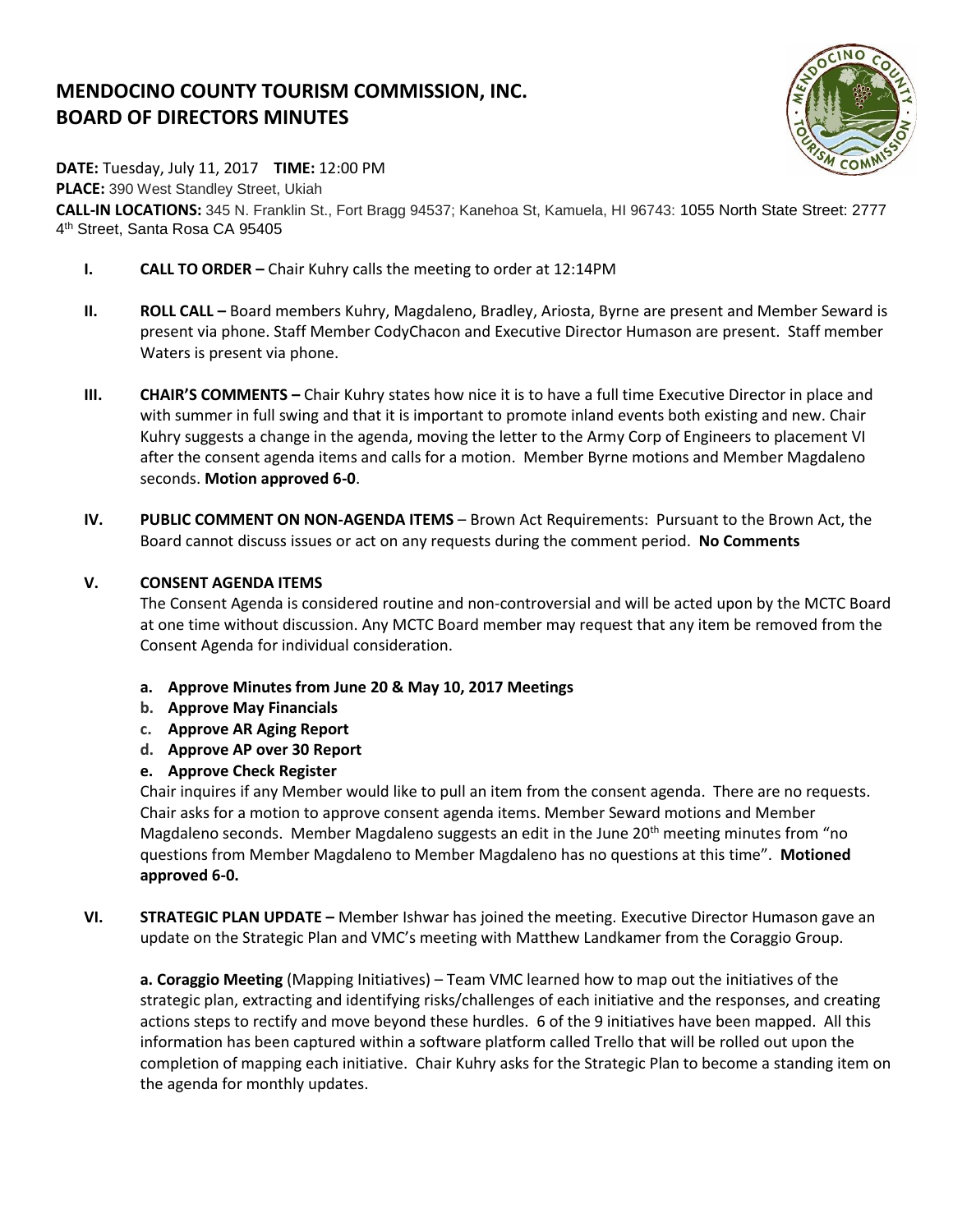**VII. TRADEMARK UPDATE -** Executive Director Humason presented an update regarding all Visit Mendocino County trademarks. Concerning interest of the tag line, Find your Happy, this can be trademarked when combined with VMC's logo and is attainable. All wording order of all phrases being used will need to be trademarked separately. There was much discussion over which wording order and phrases that VMC should pursue trademarking and Board requested a proposal with items to be trademarked as well as a total in pricing and timelines. Executive Director will contact the former ED, S. Schneider, to determine when Visit Mendocino and Visit Mendocino County were first used and if they have been trademarked yet.

#### **VIII. COMMITTEE APPROVAL THRESHOLDS**

**a.** ACTION ITEM: Discuss & Approve – There was much discussion about whether standing committees have any approval power and if so what is the threshold amount without involving the Board. It was decided that all standing committees do not have any approval power and the Board trusts the discretion of the Executive Director to make responsible decisions.

#### **IX. EXECUTIVE DIRECTOR REPORT**

- **a.** May/June Team Report Member Seward left the meeting. Executive Director Humason gave an update on the team report. There was discussion if this report was meaningful and asked the Board as to what they would like to see. Items to be included are context, goals, comparisons of year over year figures and content should coincide with VMC's Strategic Plan. Member Davis suggested a local company called HubMani for social media measurements that may be useful.
- **b. ACTION ITEM: Approve DRAFT Letter to the Army Corp of Engineers concerning Lake Mendocino:**  Member Davis has joined the meeting. Member Seward gave an update of the events concerning the management of Lake Mendocino and the ensuing closure of the area and the financial impact this closure, in part or in whole, will have upon the County, tourism, local economics and jobs. Executive Director Humason presented a letter he drafted to the Army Corp of Engineers to the Board for approval. This letter will be sent out to all electives and their respective Boards as well as the Army Corp. of Engineers, to bring attention of the importance of this vital resource and to petition to keep Lake Mendocino open and operational and extending assistance in finding solutions that benefit all. Motion to approve letter was made by Member Byrne, Member Bradley seconds. **Motion approved 7-0.**

#### **X. ORGANIZATIONAL DEVELOPMENT COMMITTEE UPDATE**

**a.** Organizational Development Committee Chair Report – Member Davis gave an update on the Organizational Development Committee. VMC Board had a great training on the Brown Act and Ethics and enjoys the informational binder that was given. Member Byrne commented positively on the changes that were made to the mendocinotourism.org website. Changes includes the addition of VMC's vision, mission, values, reputation and position from VMC's Strategic Plan as well as the Imperatives, Objectives and Initiatives and also an online informational binder. There was discussion over the move to a 5-year plan that is part of VMC's Initiatives of the Strategic Plan, and to invite Civitas Advisors, who does tourism BIDs to the September's BOD meeting for a presentation.

#### **XI. MARKETING COMMITTEE UPDATE**

- **a.** Marketing Committee Chair Report
- **b.** ACTION ITEM: Approve new tag line "Find your Happy" Member Rodriguez motions to approve the tag line "Find your Happy" and Member Ariosta seconds. Member Magdaleno expressed concern that the phrase is too common and is already printed on many universal promotional items in use outside of Mendocino County. Executive Director Humason clarified that the phrase and VMC's logo along with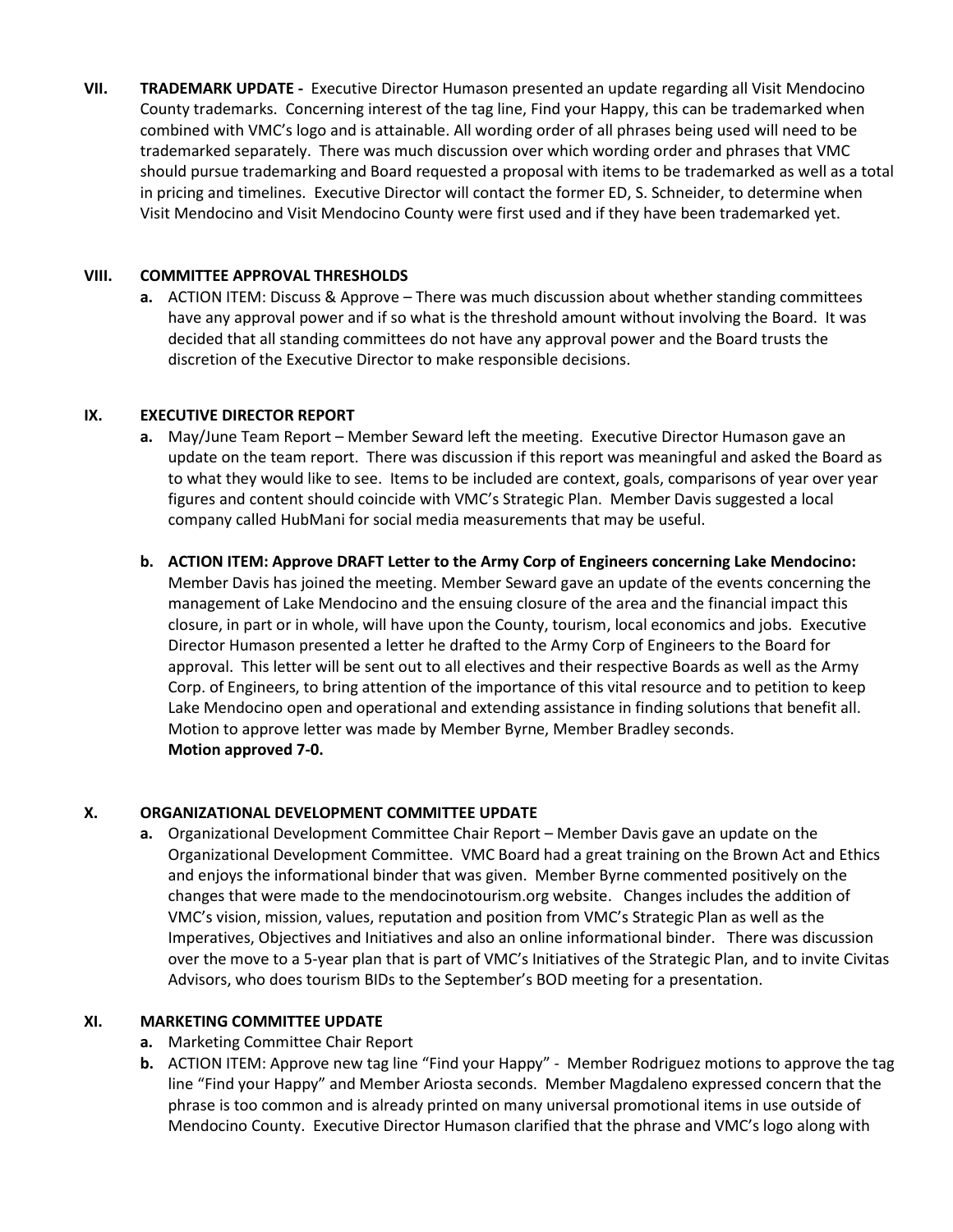specific font is what VMC will be trademarking for use and as a tourism group no other entity will be able to utilize it. **Motion approved 6-0**

**c.** ACTION ITEM: Approve Theory SF Agreement – Executive Director Humason gave an overview of the 2017/18 contract with Marketing Agency, Theory SF. This agreement encompasses marketing platforms as well as a \$50,000 website redesign. Member Rodriguez motions to approve and Member Byrne seconds. **Motion Approved 6-0.**

### **XII. FINANCE COMMITTEE UPDATE**

- **a.** Finance Committee Chair Report Member Magdaleno provided an update. Finance Committee met and reviewed the monthly financial documents including, but not limited to, the credit card statement, reimbursements, check register and AP/AR reports. There was discussion about expected budget/spending and the new timeframe of payments from the County. Executive Director Humason mentioned that VMC will be able to reconcile sometime in August with the new quarterly payment schedule and VMC will have a better snapshot of what this may look like. The Finance Committee has invited the County Treasurer and Auditor to their September meeting to go over the new payment schedule and to gain some clarification.
- **b.** Risk Assessment Update Member Magdaleno gave an update of the risk assessment that was conducted by Caren Callahan, who reviewed past audit reports and assessed the risk of material weaknesses. It was concluded that VMC has minimal to no risk.
- **c.** 2015/16 Audit Update The Finance Committee reviewed three proposals and chose Joe Arch with JJACPA, Inc. out of Dublin to conduct the 2015/16 audit of VMC.

## **XIII. PERSONNEL COMMITTEE REPORT**

**a.** Personnel Committee Chair Report – Chair Kuhry stated that the personnel committee has not met and needs to finalize the bonus structure for the Executive Director along with a preliminary review. Executive Director commented that VMC will also have a new employee handbook that will need to go the personnel committee for review and approval.

# **XIV. FESTIVAL COMMITTEE UPDATE**

**a.** Festival Committee Chair Report – Member Byrne gave an update on the festival committee stating after the Brown Act training the committee decided to have a quorum within the committee for board recommendations. The Mushroom festival has expanded to include fermentations and Festival members have pitched the idea of having a home brew beer event to multiple entities within the Ukiah area and a call for event participation has gone out. Chair Kuhry commented that VMC should leverage other festivals to promote VMC resources and cross promotion of festivals throughout the County and asked for a pilot plan to include a budget and a list of key events from VMC Staff. This plan will also incorporate booth space for VMC at other festivals throughout the County with an information packet on how to start, market and promote a festival, how to obtain permits if needed, and for community outreach as well as a possible menu item on the VMC website. This item is assigned to the Visitor Services Committee.

Member Byrne spoke about VMC's grant funding applications and that \$19,000.00 has been awarded in fiscal year 2016/17. The Festival Committee is reviewing the 2017/18 application process, criteria and qualifications and there was discussion over how to grow this fund and publicize it, add it the website and to have this program to carry the VMC logo. Festival Committee will be meeting on August  $18<sup>th</sup>$  at 1:00 PM in Ukiah next.